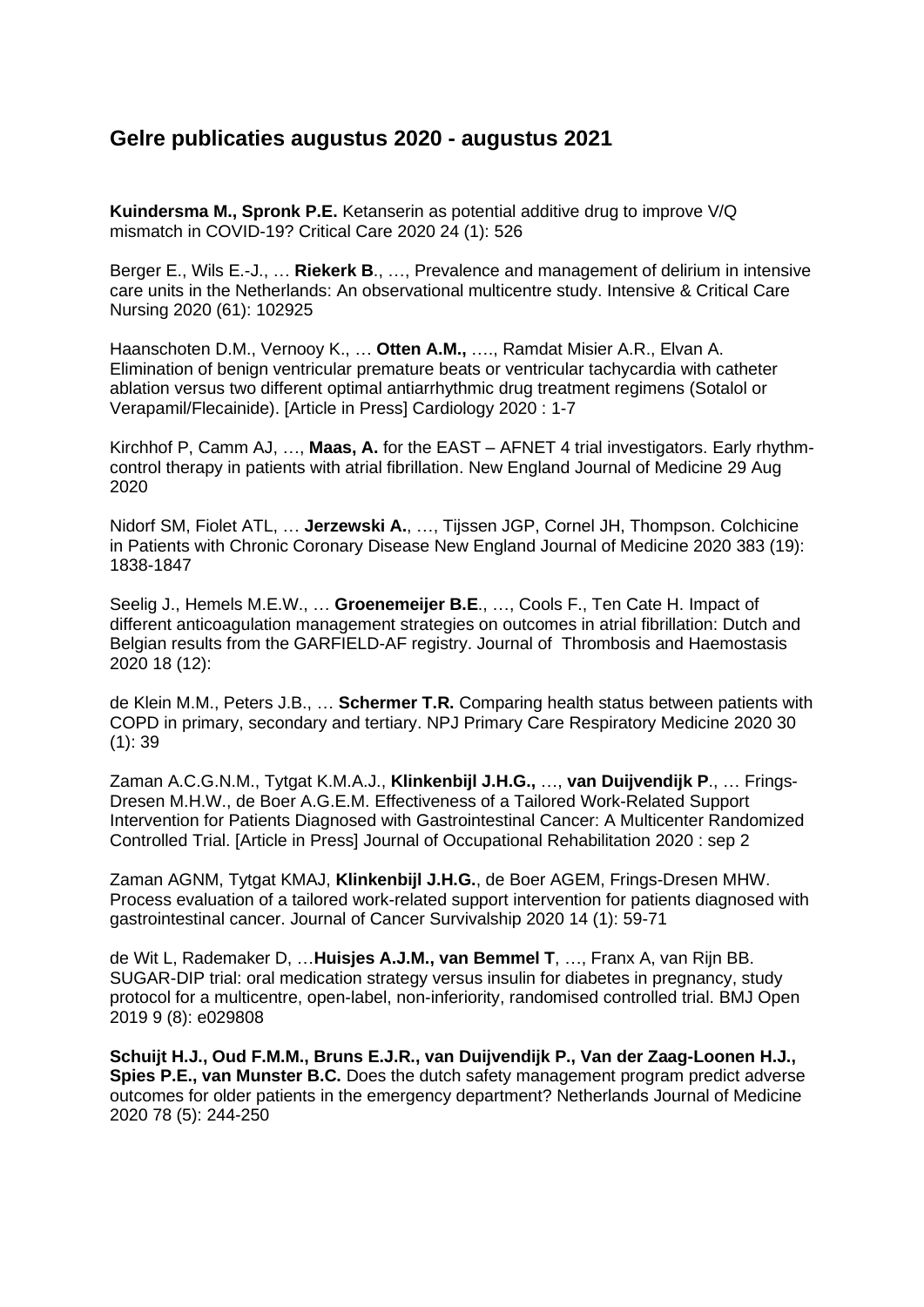Paarlberg K.M., Lambregtse-vanden Berg M.P. MIND2CARE, an innovative screen-andadvicemodel for psychopathology, psychosocial problems and substance use, during pregnancy (Frontiers in perinatal mental health – looking to the future). Archives of Women's Mental Health 2020 23 (2): 242

Calf AH, Pouw MA, **van Munster B.C.**, …, de Rooij SE, Smidt N. Screening instruments for cognitive impairment in older patients in the Emergency Department: a systematic review and meta-analysis. Age and Ageing 2021 50 (1): 105-112

Chan Pin Yin DRPP, Vos GA, … **Nicastia D.M.**, …, Kikkert WJ, Ten Berg JM. Rationale and design of the future optimal research and care evaluation in patients with acute coronary syndrome (FORCE-ACS) registry: Towards "personalized medicine" in daily clinical practice. Journal of Clinical Medicine 2020 9 (10): E3173

Metzger O., Cardoso F., … **Aalders K.,** …, van 't Veer L., Viale G. Clinical utility of MammaPrint testing in Invasive Lobular Carcinoma: Results from the MINDACT phase III [In Process] European Journal of Cancer 2020 138 (Suppl. 1): S5-S6

van Welie N., Roest I., …**Traas M.A.F.,** …, van Unnik G.A., Verhoeve H.R. Thyroid function in neonates conceived after hysterosalpingography with iodinated. Human Reproduction 2020 35 (5): 1159-1167

Koot M.H., Grooten I.J., … **Huisjes A.,** …, Roseboom T.J., Painter R.C. Ketonuria is not associated with hyperemesis gravidarum disease severity. [In Process] European Journal of Obstetrics & Gynecology and Reproductive Biology 2020 254: (315-320)

Wensink G.E., Elferink M.A.G., … **Tromp-van Driel C.S.**, ..., Roodhart J.M.L., Koopman M. Survival of patients with deficient mismatch repair metastatic colorectal cancer in the preimmunotherapy. [Article in Press] British Journal of Cancer 2020 :

van den Bemt L., van den Nieuwenhof L., … **Schermer T.** Pragmatic trial on inhaled corticosteroid withdrawal in patients with COPD in general. [In Process] npj Primary Care Respiratory Medicine 2020 30: (1)

Gimbel M.E., Tavenier A.H., … **Waalewijn R.,** …, Deneer V., Ten Berg J.M. Ticagrelor versus clopidogrel in older patients with nste-acs using oral anticoagulation: A sub-analysis of the popular age trial. Journal of Clinical Medicine 2020 9 (10): 1-9

van Welie N., Pham C.T., … **Traas M.A.F.,** …, Mijatovic V., Mol B.W.J. The long-term costs and effects of tubal flushing with oil-based versus water-based contrast during hysterosalpingography. [Article in Press] Reproductive BioMedicine Online 2020 :

**Ten Brinke JG**, **Slinger G**, …, **Hogervorst M**, Goslings JC. Increased and unjustified CT usage in paediatric C-spine clearance in a level 2 trauma centre. European Journal of Trauma and Emergency Surgery 2020

**Ten Brinke JG, Slinger G**, Slaar A, Saltzherr TP, **Hogervorst M**, Goslings JC. Correction to: Increased and unjustified CT usage in paediatric C spine clearance in a level 2 trauma centre. European Journal of Trauma and Emergency Surgery 2020

**Ten Brinke J.G., Slinger G**., Slaar A., Saltzherr T.P., **Hogervorst M.,** Goslings J.C. Erratum: Correction to: Increased and unjustified CT usage in paediatric C-spine clearance in a level 2 trauma centre (: official publication of the European Trauma Society (2020). [Article in Press] European journal of trauma and emergency surgery **2021** jan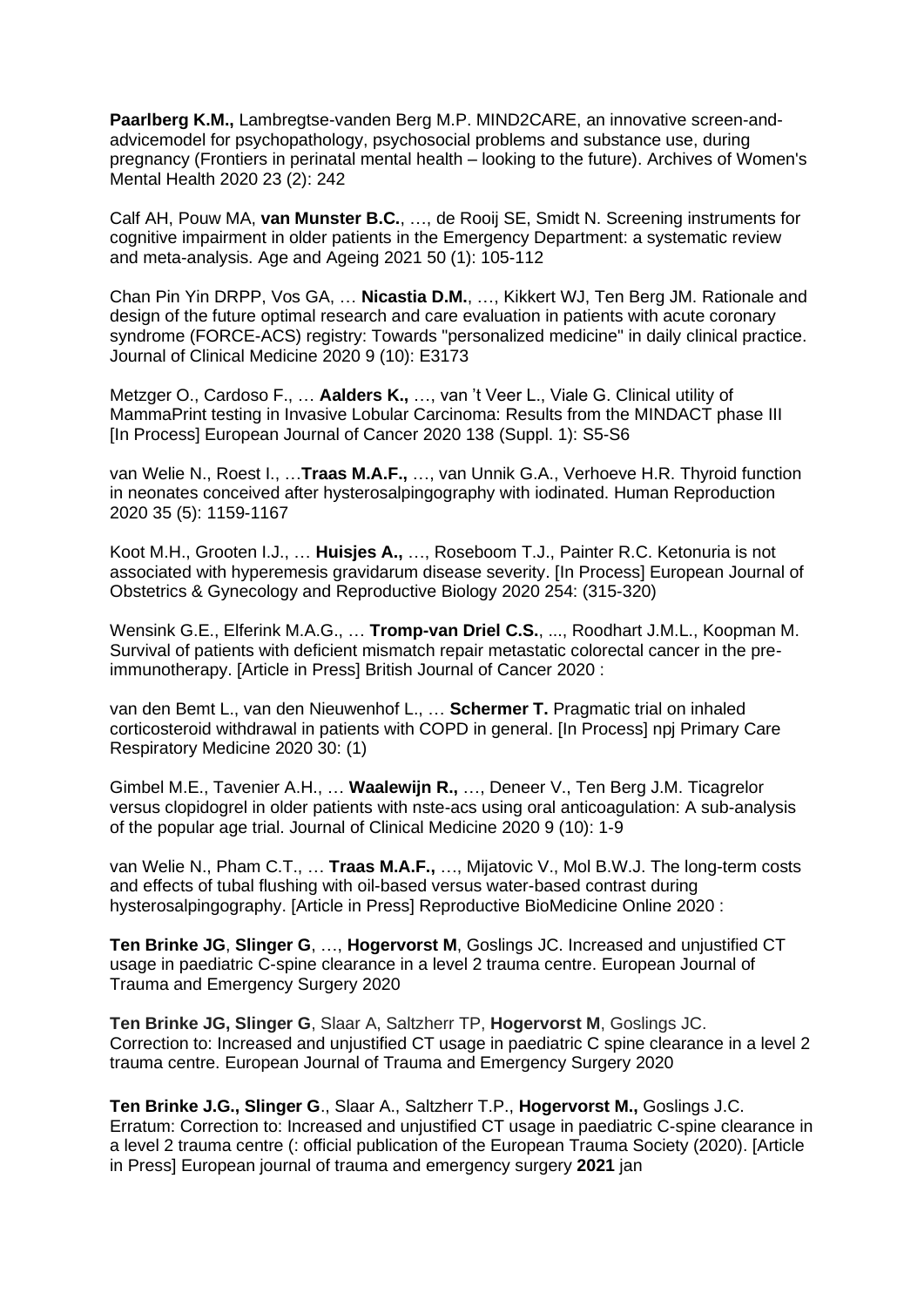Matsushita K., Jassal S.K., … **Landman G.W.**, …, Schaeffner E., Coresh J. Incorporating kidney disease measures into cardiovascular risk prediction: Development and validation in 9 million adults from 72 datasets. [In Process] EClinicalMedicine 2020 27:

Geijsen AJMR, Ulvik A, … **van Duijvendijk P**, …, Ulrich CM, Kampman E. Circulating Folate and Folic Acid Concentrations: Associations With Colorectal Cancer Recurrence and Survival. JNCI Cancer Spectrum 2020 4 (5): pkaa051

**Verhaegen P.D.H.M.,** …, Brink S.M., de Jong T.R. Radiographic goniometry of the PIP-joint: A reliable measurement. [Article in Press] Journal of Hand Therapy 2020 S0894 1130 (20): 30149-6

Kuiper S.Z., Dirksen C.D., … **Omloo J.M.T.**, ..., Vening W., Vogelaar F.J. Effectiveness and cost-effectiveness of rubber band ligation versus sutured mucopexy versus haemorrhoidectomy in patients with recurrent haemorrhoidal disease (Napoleon trial): Study protocol for a multicentre randomized controlled trial. Contemporary Clinical Trials 2020 99:

Betnema M.J., **Adriaansen H.J.**, …, Niessen R.W.L.M., Brouwers J.R.B.J. Vka-beleid in het doac-tijdperk: Fenprocoumon ten opzichte van acenocoumarol VKA policy in the DOAC era: Phenprocoumon versus acenocoumarol. Pharmaceutisch Weekblad 2020 155 (11): 25-30

Ten Tije FA, Pauw RJ, … **Hemler R.J.B.**, …, Kramer SE, Merkus P. Uniform Registration Agreements on Cholesteatoma Care: A Nationwide Consensus Procedure. Otology & Neurotology 2020 41(8): 1094-1101

van der Lubbe MFJA, Vaidyanathan A, … **Bruintjes T.D.**, …, van Hoof M, van de Berg R. The "hype" of hydrops in classifying vestibular disorders: a narrative review. [Article in Press] Journal of Neurology 2020 :

Brankovic M, Kardys I, … **Maas A,** …, Boersma E, Akkerhuis KM; BIOMArCS investigators Evolution of renal function and predictive value of serial renal assessments among patients with acute coronary syndrome: BIOMArCS study. International Journal of Cardiology 2020 299:12-19

Margaretha C van der Woude, Laura Bormans, … **Peter E Spronk**, Ary Serpo Neto, Marcus J Schultz. Pulmonary levels of biomarkers for inflammation and lung injury in protective versus conventional one-lung ventilation for oesophagectomy: A randomised clinical trial European Journal of Anaesthesiology 2020 37 (11): 1040-1049

van der Kluit MJ, Dijkstra GJ, **van Munster BC**, De Rooij S. Development of a new tool for the assessment of patient-defined benefit in hospitalised older patients: the Patient Benefit Assessment Scale for Hospitalised Older Patients (P-BAS HOP). BMJ Open 2020 10 (11): e038203

van den Hoven D., **Veldhuijzen N.**, Röckmann H., de Jong B. Azathioprine hypersensitivity syndrome, a drug reaction mimicking sepsis. Netherlands Journal of Critical Care 2020 28 (6): 257-262

Seelig J., Hemels M.E.W., …**Groenemeijer B.E.,** …, Cools F., TenCate H. Differences in treatment and outcomes in recently diagnosed atrial fibrillation between the Netherlands and Belgium: Results from the GARFIELD-AF registry. Research and Practice in Thrombosis and Haemostasis 2020 4 (SUPPL 1): 1019-1020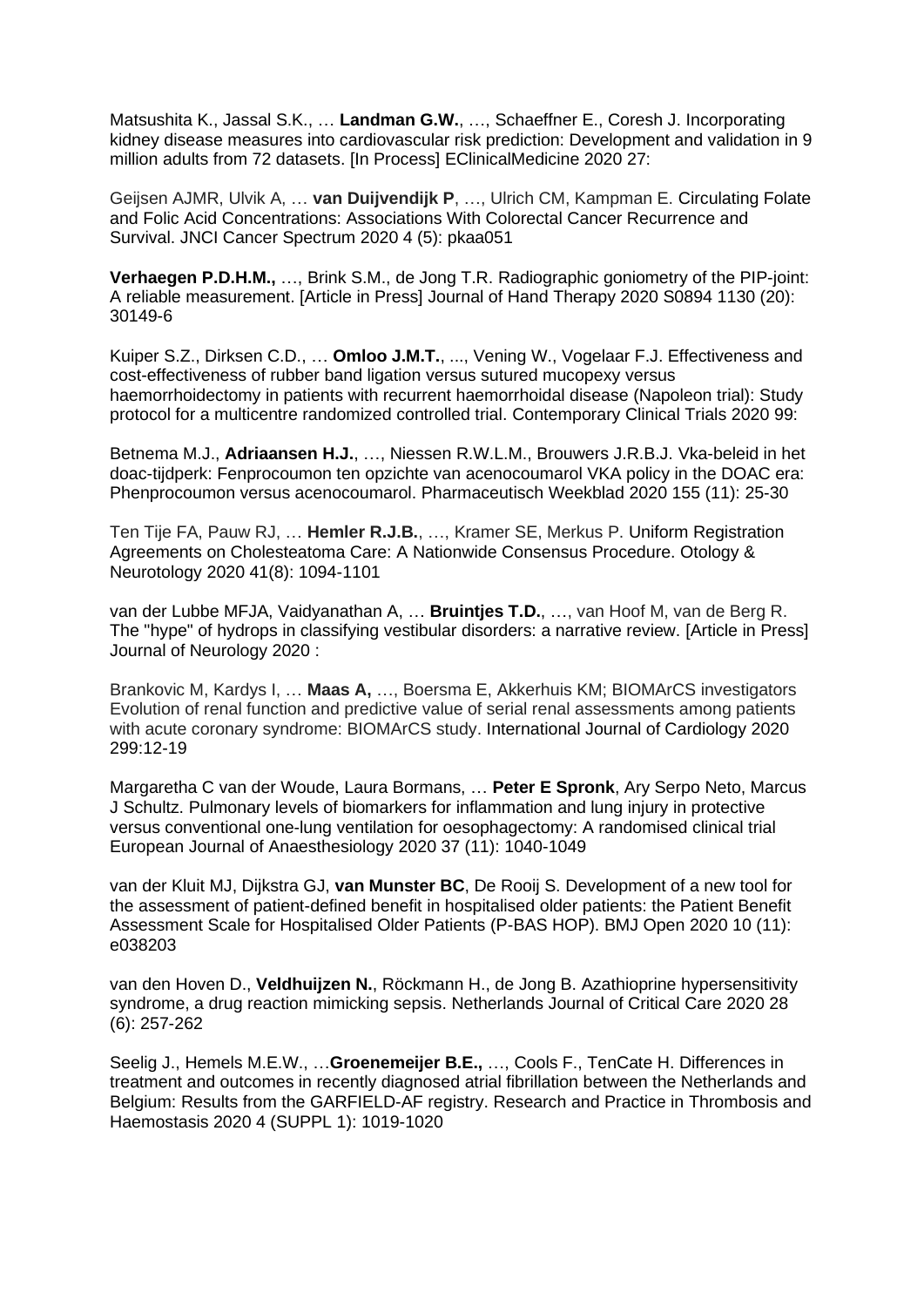**Van Der Vorm L.N.,** Li L., Huskens D., **Hulstein J.,** …, **Remijn J., Simons S.** Acute exacerbations of copd induce a prothrombotic state through platelet-monocyte complexes, endothelial activation and increased thrombin generation. Research and Practice in Thrombosis and Haemostasis 2020 4 (SUPPL 1): 902-903. Ook in: Eur. Respir. J. 2020 56:

Bistervels I., Van Der Pol L.M., … **Van Bemmel T.** …, Huisman M.V., TenWolde M. Hold your breath for 498 (Alternative) diagnoses in pregnant women suspected of pulmonary embolism. Research and Practice in Thrombosis and Haemostasis 2020 4 (SUPPL 1): 1302- 1303

**Özdemir Y., Kooijman N., van Os J., Braber A.** Bartter-like syndrome in an adult female receiving prolonged therapy with systemic colistin. Netherlands Journal of Critical Care 2020 28 (6): 253-255

J. Eertink, F. Celik2, **J. Huijbregts**, …, M. E. D. Chamuleau, J. M. Zijlstra. Aberrant patterns of PET-CT response for diffuse large B-cell lymphoma patients with MYC rearrangement. European Journal of Nuclear medicine and molecular imaging 2020 47 (Suppl 1): S126

van Hoogenhuijze NE, Mol F, …, **Traas M.A.F.,** …, Torrance HL, Broekmans FJM. Endometrial scratching in women with one failed IVF/ICSI cycle-outcomes of a randomised controlled trial (SCRaTCH). Human Reproduction 2021 36 (1): 87-98

Chamuleau M.E.D., Burggraaff C.N. …, **Huijbregts J.,** ..., de Jong D., Kersten M.J. Treatment of patients with MYC rearrangement positive large B-cell lymphoma with R-CHOP plus phaselenalidomide: results of a multicenter HOVON phase II trial. [In Process] Haematologica 2020 105 (12): 2805-2812

**Oud F.M.M., Spies P.E., Braam R.L., van Munster B.C.** Recognition of cognitive impairment and depressive symptoms in older patients with heart failure. Netherlands Heart Journal 2020 Dec 15

Writing Committee and Steering Committee for the RELAx Collaborative Group, Algera AG, Pisani L, Serpa Neto A, …, **Spronk P.E.**, …, Schultz MJ, Paulus F. Effect of a Lower vs Higher Positive End-Expiratory Pressure Strategy on Ventilator-Free Days in ICU Patients Without ARDS: A Randomized Clinical Trial. JAMA 2020 Dec 9

Bakker T, Abu-Hanna A, …, **Spronk P.E., van Kan H.J.M.**, …, Hoeksema M, Wesselink E. Clinically relevant potential drug-drug interactions in intensive care patients: A large retrospective observational multicenter study. Journal of Critical Care 2020 (62):124-130

van der Hout A, Holtmaat K, …, **Schaar C.G.**, …, van de Poll-Franse LV, Verdonck-de Leeuw IM. The eHealth self-management application 'Oncokompas' that supports cancer survivors to improve health-related quality of life and reduce symptoms: which groups benefit most? Acta Oncologica 2020 Dec 21 (): 1-9

Atalay S., Van Den Reek J.M.P.A., …, **Koetsier M.I.,** …, De Jong E.M.G.J., Kievit W. Health economic consequences of a tightly controlled dose reduction strategy for adalimumab, etanercept and ustekinumab compared with standard psoriasis care: A costutility analysis of the condor study. Acta Dermato-Venereologica 2020 100 (12): 1-7

Post R, Germans MR, …, **Bienfait H.P.**, …, Vandertop WP, Verbaan D; ULTRA Investigators Ultra-early tranexamic acid after subarachnoid haemorrhage (ULTRA): a randomised controlled trial. Lancet 2021 397 (10269): 112-118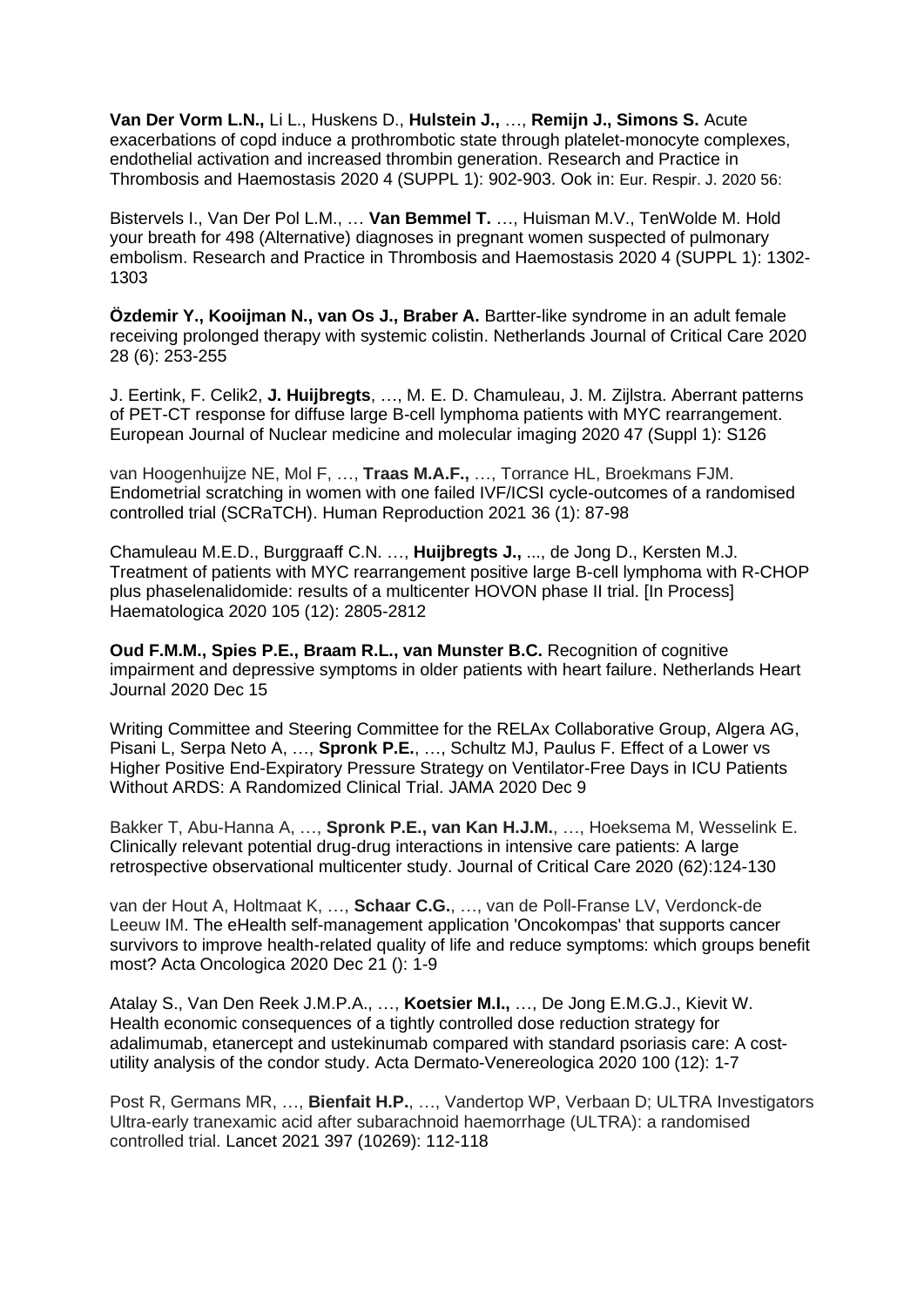Van Der Woude M., Slappendel R., …, **Spronk P.,** Neto A.S., Schultz M. Intraoperative ventilation settings affect intraoperative fluid and vasopressor use in patients undergoing esophagectomy. European Respiratory Journal 2020 56 (Suppl 64):

Workum J.D., Huysmans F.T., …, **Kramers C.** Medication use in patients with severe infections. Medicatiegebruik bij patiënten met ernstige infecties. Nederlands Tijdschrift voor Geneeskunde 2020 164:48

**De Boer R., Van Den Berg-Ter Veer M.,** ..., Franssen F., Simons S.O. Decaf score for predicting treatment escalation in exacerbations of COPD. European Respiratory Journal 2020 56 (Suppl 64):

**L. Cozijnsen, R.L. Braam, M. Bakker-De Boo, A.M. Otten,** JG. Post, **T. Schermer**, BJ. Bouma, BJM. Mulder. Family screening in patients with isolated bicuspid aortic valve in a general hospital, yield and subgroup analysis. European Heart Journal 2020 41 (Suppl 2): 2170-2170

Kruger DT, Jansen MPHM, …, **Oulad Hadj J**, …, Martens JWM, Boven E. [High ctDNA](https://eur01.safelinks.protection.outlook.com/?url=https%3A%2F%2Fpubmed.ncbi.nlm.nih.gov%2F31841262%2F&data=04%7C01%7Cd.smit%40gelre.nl%7Cbb2bf22fda9347b7debb08d8cdb3491a%7Cf9eea86eb9094b1a893fcb268b285d50%7C0%7C0%7C637485517194499454%7CUnknown%7CTWFpbGZsb3d8eyJWIjoiMC4wLjAwMDAiLCJQIjoiV2luMzIiLCJBTiI6Ik1haWwiLCJXVCI6Mn0%3D%7C1000&sdata=IDe2%2BTpGFQMjH8lfJkWu9BB8iF6oBRyh5dqc0BdKsdU%3D&reserved=0)  [molecule numbers relate with poor outcome in advanced ER+, HER2-](https://eur01.safelinks.protection.outlook.com/?url=https%3A%2F%2Fpubmed.ncbi.nlm.nih.gov%2F31841262%2F&data=04%7C01%7Cd.smit%40gelre.nl%7Cbb2bf22fda9347b7debb08d8cdb3491a%7Cf9eea86eb9094b1a893fcb268b285d50%7C0%7C0%7C637485517194499454%7CUnknown%7CTWFpbGZsb3d8eyJWIjoiMC4wLjAwMDAiLCJQIjoiV2luMzIiLCJBTiI6Ik1haWwiLCJXVCI6Mn0%3D%7C1000&sdata=IDe2%2BTpGFQMjH8lfJkWu9BB8iF6oBRyh5dqc0BdKsdU%3D&reserved=0) postmenopausal [breast cancer patients treated with everolimus and exemestane. M](https://eur01.safelinks.protection.outlook.com/?url=https%3A%2F%2Fpubmed.ncbi.nlm.nih.gov%2F31841262%2F&data=04%7C01%7Cd.smit%40gelre.nl%7Cbb2bf22fda9347b7debb08d8cdb3491a%7Cf9eea86eb9094b1a893fcb268b285d50%7C0%7C0%7C637485517194499454%7CUnknown%7CTWFpbGZsb3d8eyJWIjoiMC4wLjAwMDAiLCJQIjoiV2luMzIiLCJBTiI6Ik1haWwiLCJXVCI6Mn0%3D%7C1000&sdata=IDe2%2BTpGFQMjH8lfJkWu9BB8iF6oBRyh5dqc0BdKsdU%3D&reserved=0)olecular Oncology 2020 14 (3): 490-503.

Van Der Aalst C., Denissen S.J.A.M., ..., **Braam R**., ..., Oudkerk M., De Koning H.J. Risk results from screening for a high cardiovascular disease risk by means of traditional risk factor measurement or coronary artery calcium scoring in the ROBINSCA trial. European Heart Journal 2020 41 (SUPPL 2): 2959

DeAngelis RD, Minutillo GT, …, Donegan DJ, Mehta S; Namens de HEALTH Investigators: **[Lonneke Buitenhuis,](https://pubmed.ncbi.nlm.nih.gov/?sort=date&term=Buitenhuis+L) [Hugo W.](https://pubmed.ncbi.nlm.nih.gov/?sort=date&term=Bolhuis+HW) Bolhuis, [Pieter H.J.](https://pubmed.ncbi.nlm.nih.gov/?sort=date&term=Bullens+PHJ) Bullens, [Mike Hogervorst,](https://pubmed.ncbi.nlm.nih.gov/?sort=date&term=Hogervorst+M) [Karin E](https://pubmed.ncbi.nlm.nih.gov/?sort=date&term=de+Kroon+KE)  [de Kroon,](https://pubmed.ncbi.nlm.nih.gov/?sort=date&term=de+Kroon+KE) Rob H. [Jansen,](https://pubmed.ncbi.nlm.nih.gov/?sort=date&term=Jansen+RH) [Ferry Steenstra,](https://pubmed.ncbi.nlm.nih.gov/?sort=date&term=Steenstra+F) [Eric E.J.](https://pubmed.ncbi.nlm.nih.gov/?sort=date&term=Raven+EEJ) Raven.** [Who Did the Arthroplasty?](https://pubmed.ncbi.nlm.nih.gov/33027168/)  [Hip Fracture Surgery Reoperation Rates are Not Affected by Type of Training-An Analysis of](https://pubmed.ncbi.nlm.nih.gov/33027168/)  [the HEALTH Database.](https://pubmed.ncbi.nlm.nih.gov/33027168/) Journal of Orthopaedic Trauma 2020 34 (Suppl 3): S64-S69

Noori A, Sprague S, …, Bhandari M, Busse JW; Namens de HEALTH Investigators: **[Lonneke Buitenhuis,](https://pubmed.ncbi.nlm.nih.gov/?sort=date&term=Buitenhuis+L) [Hugo W.](https://pubmed.ncbi.nlm.nih.gov/?sort=date&term=Bolhuis+HW) Bolhuis, [Pieter H.J.](https://pubmed.ncbi.nlm.nih.gov/?sort=date&term=Bullens+PHJ) Bullens, [Mike Hogervorst,](https://pubmed.ncbi.nlm.nih.gov/?sort=date&term=Hogervorst+M) [Karin E](https://pubmed.ncbi.nlm.nih.gov/?sort=date&term=de+Kroon+KE)  [de Kroon,](https://pubmed.ncbi.nlm.nih.gov/?sort=date&term=de+Kroon+KE) Rob H. [Jansen,](https://pubmed.ncbi.nlm.nih.gov/?sort=date&term=Jansen+RH) [Ferry Steenstra,](https://pubmed.ncbi.nlm.nih.gov/?sort=date&term=Steenstra+F) [Eric E.J.](https://pubmed.ncbi.nlm.nih.gov/?sort=date&term=Raven+EEJ) Raven.** [Predictors of Long-Term Pain](https://pubmed.ncbi.nlm.nih.gov/33027167/)  [After Hip Arthroplasty in Patients With Femoral Neck Fractures: A Cohort Study.](https://pubmed.ncbi.nlm.nih.gov/33027167/) Journal of Orthopaedic Trauma 2020 34 (Suppl 3): S55-S63

Blankstein M, Schemitsch EH, …, Sprague S, Schottel PC; Namens de HEALTH Investigators: **[Lonneke Buitenhuis,](https://pubmed.ncbi.nlm.nih.gov/?sort=date&term=Buitenhuis+L) [Hugo W.](https://pubmed.ncbi.nlm.nih.gov/?sort=date&term=Bolhuis+HW) Bolhuis, [Pieter H.J.](https://pubmed.ncbi.nlm.nih.gov/?sort=date&term=Bullens+PHJ) Bullens, [Mike](https://pubmed.ncbi.nlm.nih.gov/?sort=date&term=Hogervorst+M)  [Hogervorst,](https://pubmed.ncbi.nlm.nih.gov/?sort=date&term=Hogervorst+M) Karin E. [de Kroon,](https://pubmed.ncbi.nlm.nih.gov/?sort=date&term=de+Kroon+KE) Rob H. [Jansen,](https://pubmed.ncbi.nlm.nih.gov/?sort=date&term=Jansen+RH) [Ferry Steenstra,](https://pubmed.ncbi.nlm.nih.gov/?sort=date&term=Steenstra+F) [Eric E.J.](https://pubmed.ncbi.nlm.nih.gov/?sort=date&term=Raven+EEJ) Raven** [What Factors Increase Revision Surgery Risk When Treating Displaced Femoral Neck](https://pubmed.ncbi.nlm.nih.gov/33027166/)  [Fractures With Arthroplasty: A Secondary Analysis of the HEALTH Trial.](https://pubmed.ncbi.nlm.nih.gov/33027166/) Journal of Orthopaedic Trauma 2020 34 (Suppl 3): S49-S54

Neilly D, MacDonald DRW, …, Schemitsch EH, Stevenson IM; Namens de HEALTH Investigators **[Lonneke Buitenhuis,](https://pubmed.ncbi.nlm.nih.gov/?sort=date&term=Buitenhuis+L) [Hugo W.](https://pubmed.ncbi.nlm.nih.gov/?sort=date&term=Bolhuis+HW) Bolhuis, [Pieter H.J.](https://pubmed.ncbi.nlm.nih.gov/?sort=date&term=Bullens+PHJ) Bullens, [Mike](https://pubmed.ncbi.nlm.nih.gov/?sort=date&term=Hogervorst+M)  [Hogervorst,](https://pubmed.ncbi.nlm.nih.gov/?sort=date&term=Hogervorst+M) Karin E. [de Kroon,](https://pubmed.ncbi.nlm.nih.gov/?sort=date&term=de+Kroon+KE) Rob H. [Jansen,](https://pubmed.ncbi.nlm.nih.gov/?sort=date&term=Jansen+RH) [Ferry Steenstra,](https://pubmed.ncbi.nlm.nih.gov/?sort=date&term=Steenstra+F) [Eric E.J.](https://pubmed.ncbi.nlm.nih.gov/?sort=date&term=Raven+EEJ) Raven** [Predictors of Medical Serious Adverse Events in Hip Fracture Patients Treated With](https://pubmed.ncbi.nlm.nih.gov/33027165/)  [Arthroplasty.](https://pubmed.ncbi.nlm.nih.gov/33027165/) Journal of Orthopaedic Trauma 2020 34 (Suppl 3): S42-S48

Axelrod D, Tarride JÉ, …, Bhandari M, Sprague S; Namens de HEALTH Investigators: **[Lonneke Buitenhuis,](https://pubmed.ncbi.nlm.nih.gov/?sort=date&term=Buitenhuis+L) [Hugo W.](https://pubmed.ncbi.nlm.nih.gov/?sort=date&term=Bolhuis+HW) Bolhuis, [Pieter H.J.](https://pubmed.ncbi.nlm.nih.gov/?sort=date&term=Bullens+PHJ) Bullens, [Mike Hogervorst,](https://pubmed.ncbi.nlm.nih.gov/?sort=date&term=Hogervorst+M) [Karin E.](https://pubmed.ncbi.nlm.nih.gov/?sort=date&term=de+Kroon+KE)  [de Kroon,](https://pubmed.ncbi.nlm.nih.gov/?sort=date&term=de+Kroon+KE) Rob H. [Jansen,](https://pubmed.ncbi.nlm.nih.gov/?sort=date&term=Jansen+RH) [Ferry Steenstra,](https://pubmed.ncbi.nlm.nih.gov/?sort=date&term=Steenstra+F) [Eric E.J.](https://pubmed.ncbi.nlm.nih.gov/?sort=date&term=Raven+EEJ) Raven.** [Is Total Hip Arthroplasty a](https://pubmed.ncbi.nlm.nih.gov/33027164/)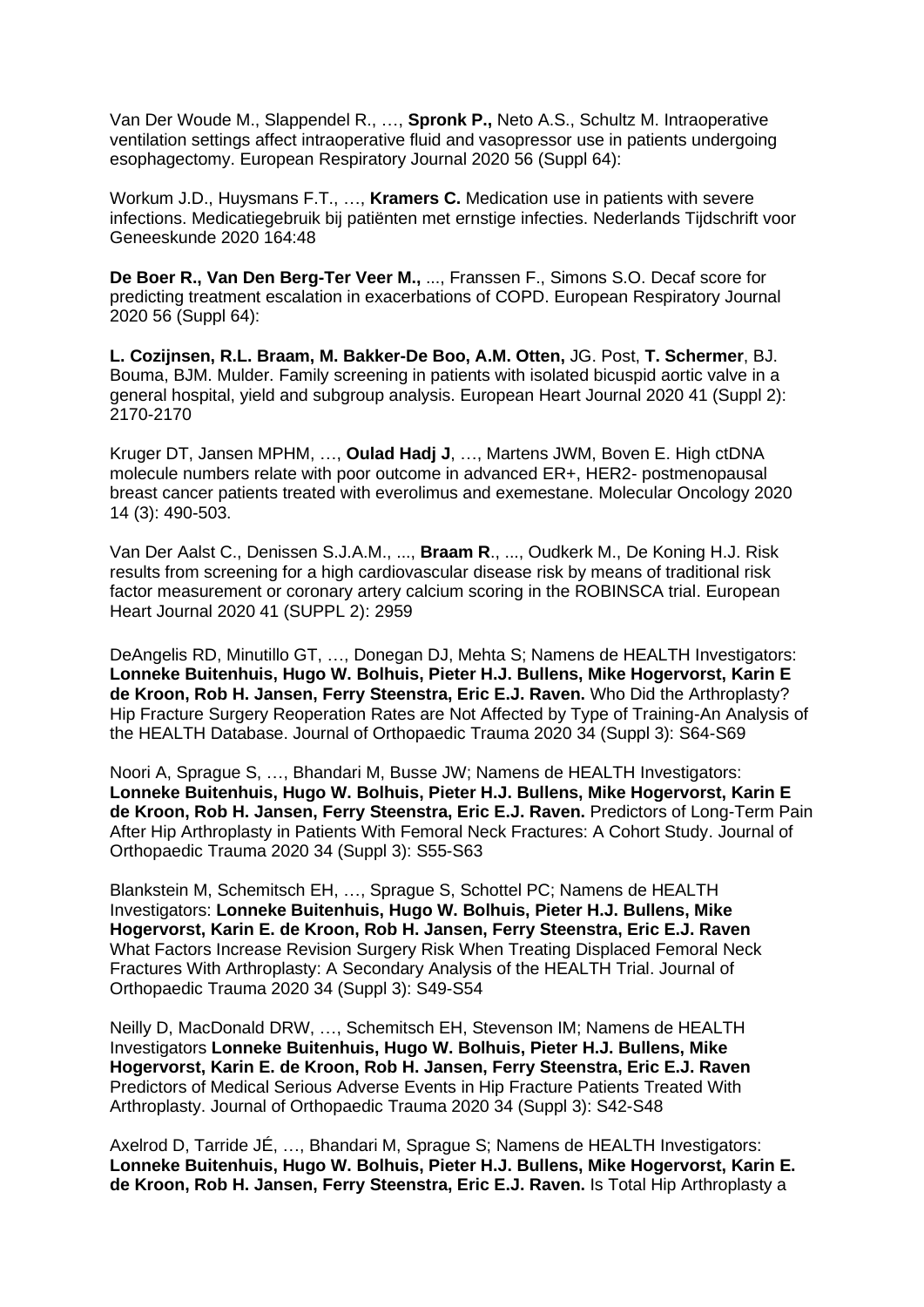[Cost-Effective Option for Management of Displaced Femoral Neck Fractures? A Trial-Based](https://pubmed.ncbi.nlm.nih.gov/33027164/)  [Analysis of the HEALTH Study.](https://pubmed.ncbi.nlm.nih.gov/33027164/) Journal of Orthopaedic Trauma 2020 34 (Suppl 3): S37-S41

Axelrod D, Comeau-Gauthier M, …, Bhandari M, Sprague S; Namens de HEALTH Investigators: **[Lonneke Buitenhuis,](https://pubmed.ncbi.nlm.nih.gov/?sort=date&term=Buitenhuis+L) [Hugo W.](https://pubmed.ncbi.nlm.nih.gov/?sort=date&term=Bolhuis+HW) Bolhuis, [Pieter H.J.](https://pubmed.ncbi.nlm.nih.gov/?sort=date&term=Bullens+PHJ) Bullens, [Mike](https://pubmed.ncbi.nlm.nih.gov/?sort=date&term=Hogervorst+M)  [Hogervorst,](https://pubmed.ncbi.nlm.nih.gov/?sort=date&term=Hogervorst+M) Karin E. [de Kroon,](https://pubmed.ncbi.nlm.nih.gov/?sort=date&term=de+Kroon+KE) [Rob H. Jansen,](https://pubmed.ncbi.nlm.nih.gov/?sort=date&term=Jansen+RH) [Ferry Steenstra,](https://pubmed.ncbi.nlm.nih.gov/?sort=date&term=Steenstra+F) [Eric E.J.](https://pubmed.ncbi.nlm.nih.gov/?sort=date&term=Raven+EEJ) Raven** [What Predicts Health-Related Quality of Life for Patients With Displaced Femoral Neck](https://pubmed.ncbi.nlm.nih.gov/33027163/)  [Fractures Managed With Arthroplasty? A Secondary Analysis of the HEALTH Trial.](https://pubmed.ncbi.nlm.nih.gov/33027163/) Journal of Orthopaedic Trauma 2020 34 (Suppl 3): S29-S36

Sivaratnam S, Comeau-Gauthier M, …, Swiontkowski M, Bzovsky S; Namens de FAITH Investigators; HEALTH Investigators: **[Lonneke Buitenhuis,](https://pubmed.ncbi.nlm.nih.gov/?sort=date&term=Buitenhuis+L) [Hugo W.](https://pubmed.ncbi.nlm.nih.gov/?sort=date&term=Bolhuis+HW) Bolhuis, [Pieter H.J.](https://pubmed.ncbi.nlm.nih.gov/?sort=date&term=Bullens+PHJ) [Bullens,](https://pubmed.ncbi.nlm.nih.gov/?sort=date&term=Bullens+PHJ) [Mike Hogervorst,](https://pubmed.ncbi.nlm.nih.gov/?sort=date&term=Hogervorst+M) Karin E. [de Kroon,](https://pubmed.ncbi.nlm.nih.gov/?sort=date&term=de+Kroon+KE) Rob H. [Jansen,](https://pubmed.ncbi.nlm.nih.gov/?sort=date&term=Jansen+RH) [Ferry Steenstra,](https://pubmed.ncbi.nlm.nih.gov/?sort=date&term=Steenstra+F) [Eric E.J.](https://pubmed.ncbi.nlm.nih.gov/?sort=date&term=Raven+EEJ) [Raven.](https://pubmed.ncbi.nlm.nih.gov/?sort=date&term=Raven+EEJ)** [Predictors of Loss to Follow-up in Hip Fracture Trials: A Secondary Analysis of the](https://pubmed.ncbi.nlm.nih.gov/33027162/)  [FAITH and HEALTH Trials.](https://pubmed.ncbi.nlm.nih.gov/33027162/) Journal of Orthopaedic Trauma 2020 34 (Suppl 3): S22-S28

Bzovsky S, Comeau-Gauthier M, …, Bhandari M, Sprague S; Namens de FAITH Investigators; HEALTH Investigators: **[Lonneke Buitenhuis,](https://pubmed.ncbi.nlm.nih.gov/?sort=date&term=Buitenhuis+L) [Hugo W.](https://pubmed.ncbi.nlm.nih.gov/?sort=date&term=Bolhuis+HW) Bolhuis, [Pieter H.J.](https://pubmed.ncbi.nlm.nih.gov/?sort=date&term=Bullens+PHJ) [Bullens,](https://pubmed.ncbi.nlm.nih.gov/?sort=date&term=Bullens+PHJ) [Mike Hogervorst,](https://pubmed.ncbi.nlm.nih.gov/?sort=date&term=Hogervorst+M) Karin E. [de Kroon,](https://pubmed.ncbi.nlm.nih.gov/?sort=date&term=de+Kroon+KE) Rob H. [Jansen,](https://pubmed.ncbi.nlm.nih.gov/?sort=date&term=Jansen+RH) [Ferry Steenstra,](https://pubmed.ncbi.nlm.nih.gov/?sort=date&term=Steenstra+F) [Eric E.J.](https://pubmed.ncbi.nlm.nih.gov/?sort=date&term=Raven+EEJ) [Raven.](https://pubmed.ncbi.nlm.nih.gov/?sort=date&term=Raven+EEJ)** [Factors Associated With Mortality After Surgical Management of Femoral Neck](https://pubmed.ncbi.nlm.nih.gov/33027161/)  [Fractures.](https://pubmed.ncbi.nlm.nih.gov/33027161/) Journal of Orthopaedic Trauma 2020 34 (Suppl 3): S15-S21

Afaq S, O'Hara NN, …, Swiontkowski M, Slobogean GP; Namens de FAITH Investigators; HEALTH Investigators: **[Lonneke Buitenhuis,](https://pubmed.ncbi.nlm.nih.gov/?sort=date&term=Buitenhuis+L) [Hugo W.](https://pubmed.ncbi.nlm.nih.gov/?sort=date&term=Bolhuis+HW) Bolhuis, [Pieter H.J.](https://pubmed.ncbi.nlm.nih.gov/?sort=date&term=Bullens+PHJ) Bullens, [Mike](https://pubmed.ncbi.nlm.nih.gov/?sort=date&term=Hogervorst+M)  [Hogervorst,](https://pubmed.ncbi.nlm.nih.gov/?sort=date&term=Hogervorst+M) Karin E. [de Kroon,](https://pubmed.ncbi.nlm.nih.gov/?sort=date&term=de+Kroon+KE) Rob H. [Jansen,](https://pubmed.ncbi.nlm.nih.gov/?sort=date&term=Jansen+RH) [Ferry Steenstra,](https://pubmed.ncbi.nlm.nih.gov/?sort=date&term=Steenstra+F) [Eric E.J.](https://pubmed.ncbi.nlm.nih.gov/?sort=date&term=Raven+EEJ) Raven** [Arthroplasty Versus Internal Fixation for the Treatment of Undisplaced Femoral Neck](https://pubmed.ncbi.nlm.nih.gov/33027160/)  [Fractures: A Retrospective Cohort Study.](https://pubmed.ncbi.nlm.nih.gov/33027160/) Journal of Orthopaedic Trauma 2020 34 (Suppl 3): S9-S14

Blankstein M, Schemitsch EH, …, Sprague S, Schottel PC; Namens de FAITH Investigators; HEALTH Investigators: **[Lonneke Buitenhuis,](https://pubmed.ncbi.nlm.nih.gov/?sort=date&term=Buitenhuis+L) [Hugo W.](https://pubmed.ncbi.nlm.nih.gov/?sort=date&term=Bolhuis+HW) Bolhuis, [Pieter H.J.](https://pubmed.ncbi.nlm.nih.gov/?sort=date&term=Bullens+PHJ) Bullens, [Mike](https://pubmed.ncbi.nlm.nih.gov/?sort=date&term=Hogervorst+M)  [Hogervorst,](https://pubmed.ncbi.nlm.nih.gov/?sort=date&term=Hogervorst+M) Karin E. [de Kroon,](https://pubmed.ncbi.nlm.nih.gov/?sort=date&term=de+Kroon+KE) Rob H. [Jansen,](https://pubmed.ncbi.nlm.nih.gov/?sort=date&term=Jansen+RH) [Ferry Steenstra,](https://pubmed.ncbi.nlm.nih.gov/?sort=date&term=Steenstra+F) [Eric E.J.](https://pubmed.ncbi.nlm.nih.gov/?sort=date&term=Raven+EEJ) Raven** [The FAITH and HEALTH Trials: Are We Studying Different Hip Fracture Patient Populations?](https://pubmed.ncbi.nlm.nih.gov/33027159/) Journal of Orthopaedic Trauma 2020 34 (Suppl 3): S1-S8

Namens de FAITH Investigators; HEALTH Investigators: **[Lonneke Buitenhuis,](https://pubmed.ncbi.nlm.nih.gov/?sort=date&term=Buitenhuis+L) [Hugo W.](https://pubmed.ncbi.nlm.nih.gov/?sort=date&term=Bolhuis+HW)  [Bolhuis,](https://pubmed.ncbi.nlm.nih.gov/?sort=date&term=Bolhuis+HW) [Pieter H.J.](https://pubmed.ncbi.nlm.nih.gov/?sort=date&term=Bullens+PHJ) Bullens, [Mike Hogervorst,](https://pubmed.ncbi.nlm.nih.gov/?sort=date&term=Hogervorst+M) Karin E. [de Kroon,](https://pubmed.ncbi.nlm.nih.gov/?sort=date&term=de+Kroon+KE) Rob H. [Jansen,](https://pubmed.ncbi.nlm.nih.gov/?sort=date&term=Jansen+RH) [Ferry](https://pubmed.ncbi.nlm.nih.gov/?sort=date&term=Steenstra+F)  [Steenstra,](https://pubmed.ncbi.nlm.nih.gov/?sort=date&term=Steenstra+F) [Eric E.J.](https://pubmed.ncbi.nlm.nih.gov/?sort=date&term=Raven+EEJ) Raven.** [Study Summaries.](https://pubmed.ncbi.nlm.nih.gov/33027158/) Journal of Orthopaedic Trauma 2020 34 (Suppl 3): Sii-Siii

**Saskia A. Bode, Henri P. Bienfait, Henk J. Adriaansen, Jeroen D.E. van Suijlen.** No laughing matter: Burning feet. Journal of Applied Laboratory Med 2021 1-5

Uijl A., Veenis J.F., …, **Al-Windy N.Y.Y**., ..., Brugts J.J., Hoes A.W. Clinical profile and contemporary management of patients with heart failure with preserved ejection fraction: results from the CHECK-HF registry. Netherlands Heart Journal 2021 29 (7-8): 370-376

**Ros M.M., van der Zaag-Loonen H.J., Hofhuis J.G.M., Spronk P.E.** SURvival PRediction In SEverely Ill Patients Study-The Prediction of Survival in Critically Ill Patients by ICU Physicians. Critical Care Explorations 2021 3 (1): e0317

**Voets P.J.G.M., Vogtländer N.P.J.,** Kaasjager KAH. Comparing the Voets equation and the Adrogue-Madias equation for predicting the plasma sodium response to intravenous fluid therapy in SIADH patients. PLoS One 2021 16 (1): e0245499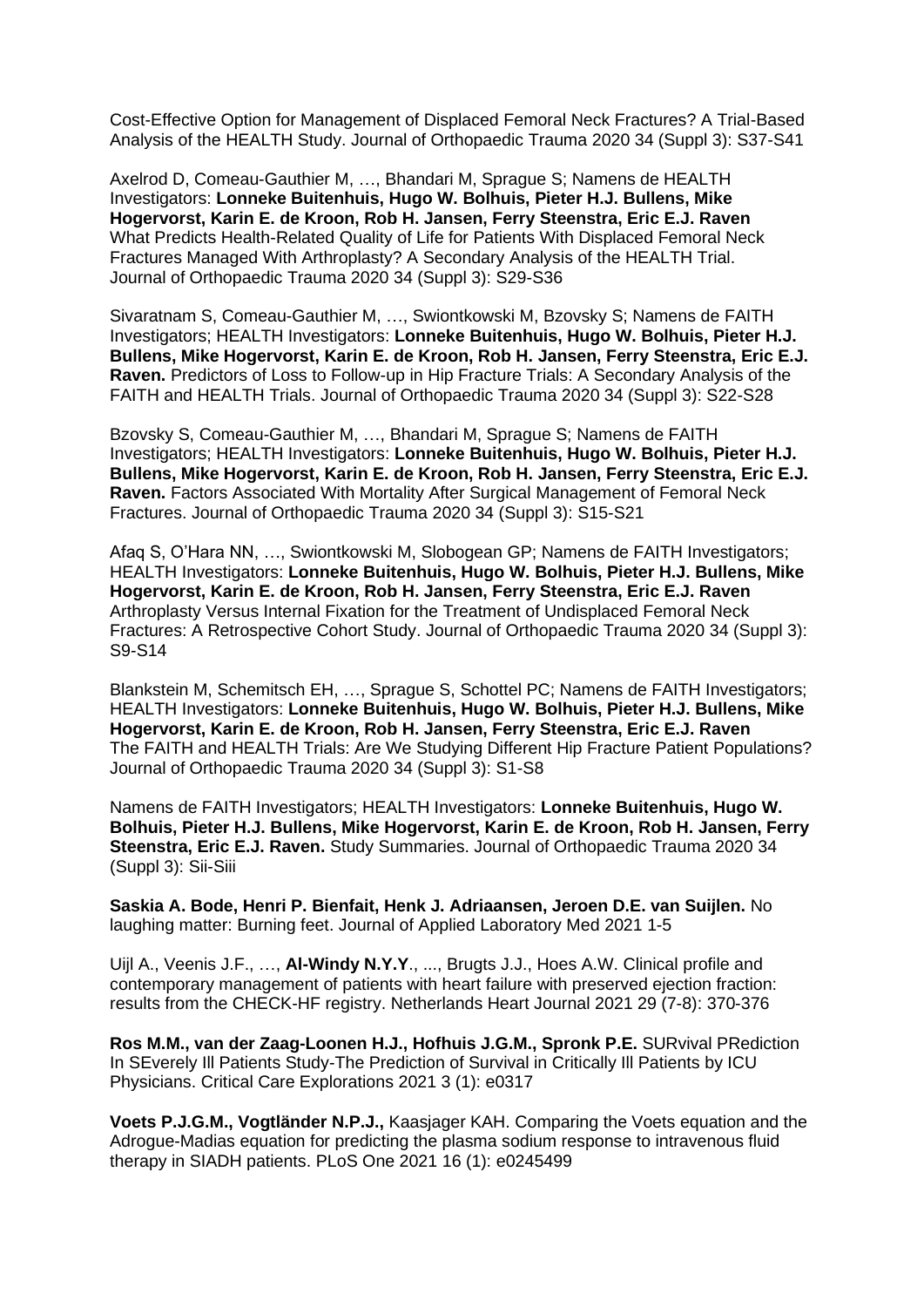Wijburg CJ, Michels CTJ, …, **P. Zwaan.** Robot-assisted Radical Cystectomy Versus Open Radical Cystectomy in Bladder Cancer Patients: A Multicentre Comparative Effectiveness Study. European Urology 2021 S0302-2838 (20): 31009-5

Cornelisse S, Ramos L, …, **Traas M.A.,** …, Mastenbroek S, Fleischer K. Comparing the cumulative live birth rate of cleavage-stage versus blastocyst-stage embryo transfers between IVF cycles: a study protocol for a multicentre randomised controlled superiority trial (the ToF trial). BMJ Open 2021 11 (1): e042395

Dunker SL, Dickman MM, …, **Tang N.E.M.**, …, Winkens B, Nuijts RMMA. Quality of vision and vision-related quality of life after Descemet membrane endothelial keratoplasty: a randomized clinical trial. Acta Ophthalmology 2021 Jan 12

Voeten DM, van der Werf LR, …, **Busweiler L.A.D.**, …, van Hillegersberg R, van Berge Henegouwen MI; Dutch Upper Gastrointestinal Cancer Audit Group. Failure to Cure in Patients Undergoing Surgery for Gastric Cancer: A Nationwide Cohort Study. Annals of Surgical Oncology 2021 28 (8): 4484-4496

Voeten DM, van der Werf LR, …, van Berge Henegouwen MI, van Hillegersberg R; Namens Dutch Upper Gastrointestinal Cancer Audit (DUCA) Group **P. van Duijvendijk.**  Postoperative intensive care unit stay after minimally invasive esophagectomy shows large hospital variation. Results from the Dutch Upper Gastrointestinal Cancer Audit. European Journal of Surgical Oncology 2021 S0748-7983 (21) 00005-6

van den Berg V.J., Oemrawsingh R.M., …, **Maas A.**, …, Doevendans P.A., Simoons M.L. Temporal evolution of serum concentrations of high-sensitivity cardiac troponin during 1 year after acute coronary syndrome admission. Journal of the American Heart Association 2021 10 (1): 1-13

Blomaard LC, van der Linden CMJ, …, **Schouten H.J.**, Smit OM, Smits RAL, **Spies P.E.**, …, Wyers CE, Mooijaart SP. Frailty is associated with in-hospital mortality in older hospitalised COVID-19 patients in the Netherlands: the COVID-OLD study. Age and Ageing 2021 50 (3): 631-640

Landman A., de Boer M., …, **Huisjes A.,** …, de Groot C.J., Oudijk M.A. Low dose aspirin for the prevention of recurrent preterm labor (APRIL): a randomized controlled trial. American Journal of Obstetrics and Gynecology 2021 224 (2): S6

van Deurzen DF, Auw Yang KG, …, **Raven E.E.J.**, ..., Klaassen A.D., van den Bekerom M.P.J. Long head biceps tenotomy is not inferior compared with suprapectoral tenodesis in arthroscopic repair of non-traumatic rotator cuff tears: A multicenter non-inferiority randomized controlled clinical trial. Arthroscopy 2021 37 (6): 1767-U31

van Ijsselmuiden M, van Oudheusden A, …, **van de Pol G,** …, Bongers M, van Eijndhoven H. Authors' reply re: Hysteropexy in the treatment of uterine prolapse stage 2 or higher: laparoscopic sacrohysteropexy versus sacrospinous hysteropexy-a multicentre randomised controlled trial (LAVA trial). BJOG 2021 128 (5): 939-940

Vaidyanathan A, van der Lubbe MFJA, …, **Bruintjes TD**, …, van de Berg R, Lambin P. Deep learning for the fully automated segmentation of the inner ear on MRI. Scientific Reports 2021 11 (1): 2885

Blok RD, Sharabiany S, …, **van Duijvendijk P**, … Musters GD, Tanis PJ. Cumulative 5-year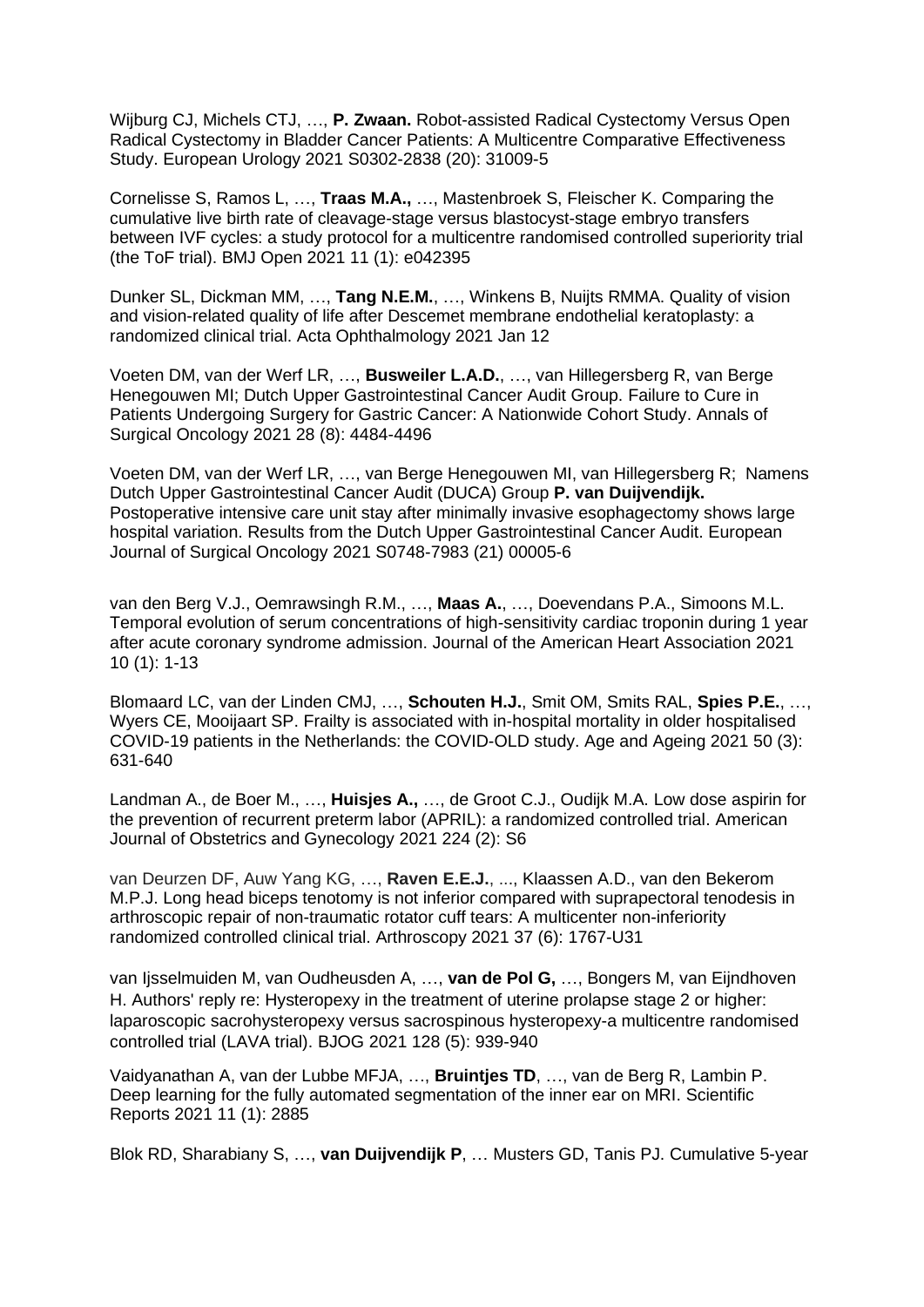Results of a Randomized Controlled Trial Comparing Biological Mesh with Primary Perineal Wound Closure after Extralevator Abdominoperineal Resection (BIOPEX-study) Annals of Surgery 2021 Feb 1

**Victor S. van Dam, Britta D. P. J. Maas, Tjard R. Schermer,** Peter-Paul G. van Benthem**, Tjasse D. Bruintjes .** Two Symptoms Strongly Suggest Benign Paroxysmal Positional Vertigo in a Dizzy Patient. Frontiers in Neurology 2021 11 (625776)

Stege CAM, Nasserinejad K. …, **Strobbe L**, …, Levin MD, Zweegman S. Improving the identification of frail elderly newly diagnosed multiple myeloma patients. Leukemia 2021 Feb 15

Baldewpersad Tewarie NMS, van Driel WJ, …; participants of the Dutch Gynecological Oncology Collaborator Group **M. Huisman.** Clinical auditing as an instrument to improve care for patients with ovarian cancer: The Dutch Gynecological Oncology Audit (DGOA) European Journal of Surgical Oncology 2021 (5): S0748-7983

Huberts A., Noorda E., **Bolster M**., …, Bonenkamp H., Francken A.B. Sentinel node procedure of head and neck melanomas; a successful surgical procedure with low morbidity European Journal of Surgical Oncology 2021 47 (2): e59

Zwakman M., Boersma C., ..., **Klinkenbijl J.H.G**., Noorda E.M., Francken A.B. Long-term quality of life and aesthetic outcomes after breast conserving therapy in patients with breast cancer. European Journal of Surgical Oncology 2021 47 (2): e18

Post R., Germans M.R., ..., **Bienfait H.P.** ..., Roos Y.B.W.E.M., Vandertop W.P. Ultra-early tranexamic acid after subarachnoid haemorrhage (ULTRA): a randomised controlled trial. Lancet 2021 397 (10269): 112-118

Gijsbers K.M., Lacle M.M., …, **Boersma F.** ..., Moons L.M.G., Ter Borg F. Adjuvant fullthickness resection after endoscopically removed t1 colorectal carcinoma with uncertain radicality but without other risk factors for lymph node metastasis: Is it oncologically safe? United European Gastroenterology Journal 2020 8 (8): SUPPL 541

Bollen T.L., Bouwense S.A.W., …, **Van Duijvendijk P**., ... Verdonk R.C., Boermeester M.A. Postponed or immediate drainage of infected necrotizing pancreatitis (Pointer): A multicenter randomized trial. United European Gastroenterology Journal 2020 8 (8): SUPPL 12

Gijsbers K.M., Van Der Schee L., …, **Boersma F.**, …, Ter Borg F., Moons L.M.G. A free resection margin less than 1 mm after local resection of t1 crc is associated with a low risk of disease recurrence. United European Gastroenterology Journal 2020 8 (8): SUPPL 131-132

Nass K.J., Van Der Vlugt M., …, **Van Esch A.A.J**., …., Fockens P., Dekker E. Quality of colonoscopy per indication in a large nationwide dutch colonoscopy cohort. United European Gastroenterology Journal 2020 8 (8): SUPPL 71-72

Nijsten K, Koot MH, …, **Huisjes A,** …, Grooten IJ, Painter RC. TSH and FT4 fail to predict the severity and clinical course of hyperemesis gravidarum: a prospective cohort study Acta Obstetricia et Gynecologica Scandinavia 2021 Feb 19

Claassen L, Hannink G, …, **van Duijvendijk P**, …, **Pierik R.E.G.J.M.**, Polat F, Räsänen JV, …, **van der Zaag E.S.**, Nilsson M, **Nieuwenhuijzen G.A.P.**, van Workum F, Rosman C; esophagectomy learning curve collaborative group. Learning Curves of Ivor Lewis Totally Minimally Invasive Esophagectomy by Hospital and Surgeon Characteristics: A Retrospective Multi-National Cohort Study. Annals of Surgery 2021 Feb 10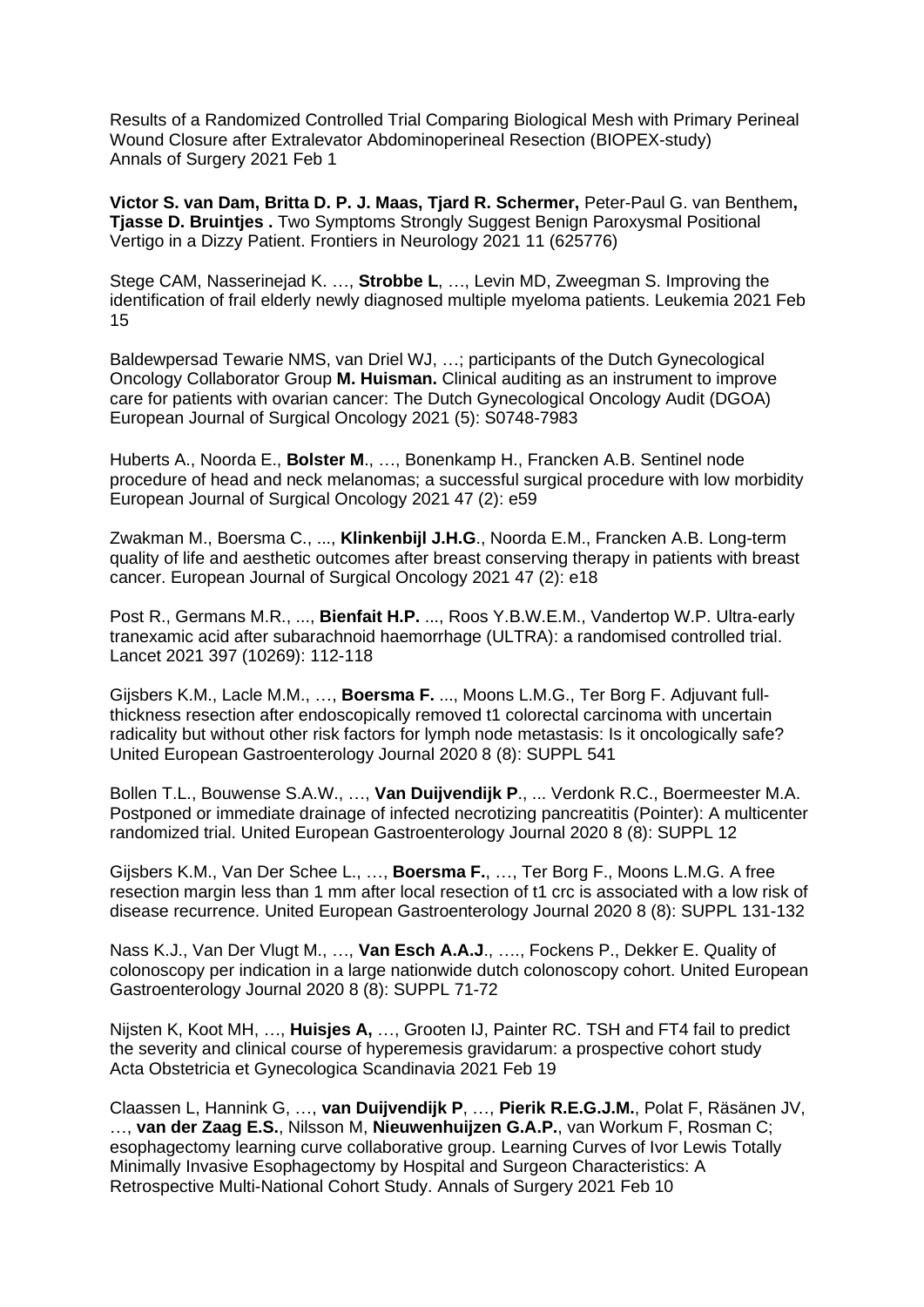van Kimmenaede R., Zwart-Reijnders L., **Berge O.** Red ears. Rooie oortjes. Huisarts en Wetenschap 2021 64 (2): 51-52. Nog geen

Jansen M.G., Geerligs L., ..., **Overdorp E.J.,** …, Kessels R.P.C., Oosterman J.M. Cognitive reserve and the clinical expression of neuropathology in subjective cognitive decline, mild cognitive impairment, and Alzheimeras dementia. Alzheimer's Dementia 2020 16 (SUPPL 12): abstract

Peeters M., Ottenheijm G., **Bienfait P**., …, Dirven L., Taphoorn M. Glioma patient-reported outcomes: patients and clinicians. [Article in Press] BMJ Supportive & Palliative Care 2021 :

Koole J.L., Bours M.J.L., ..., **van Duijvendijk P**., …, Kampman E., Weijenberg M.P. Circulating B-vitamin biomarkers and B-vitamin supplement use in relation to quality of life in patients with colorectal cancer: results from the FOCUS consortium. [Article in Press] American Journal of Clinical Nutrition 2021 :

Nijsten K., Koot M.H., ..., **Huisjes A.,** …, Grooten I.J., Painter R.C. Thyroid-stimulating hormone and free thyroxine fail to predict the severity and clinical course of hyperemesis gravidarum: A prospective cohort study. Acta Obstetricia et Gynecologica Scandinavia 2021 100 (8): 1419-1429

Stilma W., Åkerman E., ..., **Spronk P.E.,** ..., Vollman K.M., van der Woude M.C.E. Awake Proning as an Adjunctive Therapy for Refractory Hypoxemia in Non-Intubated Patients with COVID-19 Acute Respiratory Failure: Guidance from an International Group of Healthcare Workers. [Article in Press] American Journal of Tropical Medicine and Hygiene 2021 :

Bakker T., Abu-Hanna A., …, **Spronk P.E., van Kan H.J.M.,** …, Hoeksema M., Wesselink E. Clinically relevant potential drug-drug interactions in intensive care patients: A large retrospective observational multicenter study. Journal of Critical Care 2021 (62): 124-130

**van Stekelenburg B.C.A., Arnolds L.M., Prakken F.** Giant hydronephrosis as cause of bowel obstruction. Article in Press] Journal of Clinical Urology 2021 :

**Argillander T.E., Spek D.,** van der Zaag-Loonen H.J., **van Raamt A.F., van Duijvendijk P.** van Munster B.C. Association between postoperative muscle wasting and survival in older patients undergoing surgery for non-metastatic colorectal cancer. [Article in Press] Journal of Geriatric Oncology 2021 :

**Boer V.B., van Wingerden J.J.** Preoperative perforator mapping: Accuracy, bias, concordance and the devil. Journal of Plastic, Reconstructive & Aesthetic Surgery 2021 21 (S1748-6815): 00129-7

Wensink GE, Elferink MAG, …, **Tromp-van Driel C.S.**, …, Roodhart JML, Koopman M. Survival of patients with deficient mismatch repair metastatic colorectal cancer in the preimmunotherapy era. British Journal of Cancer 2021124 (2): 399-406

Spekreijse, L. S.; Simons, R. W. P.; namens BICAT‐NL Study Group **Kasanardjo** Gelre Zutphen, R.M.M.A. Nuijts. Immediate versus delayed sequential bilateral cataract surgery in the Netherlands (the BICAT‐NL study): A multicenter non‐inferiority randomised controlled trial. Acta Ophthalmologica 99 (S266): 3-43

Van de Hei SJ, Flokstra-de Blok BMJ, …, **Schermer TRJ**, …, Van den Berg JWK, Kocks JWH. Klinische bruikbaarheid en kwaliteit van spirometrie. Huisarts en Wetenschap 2021 64 (5): 18-23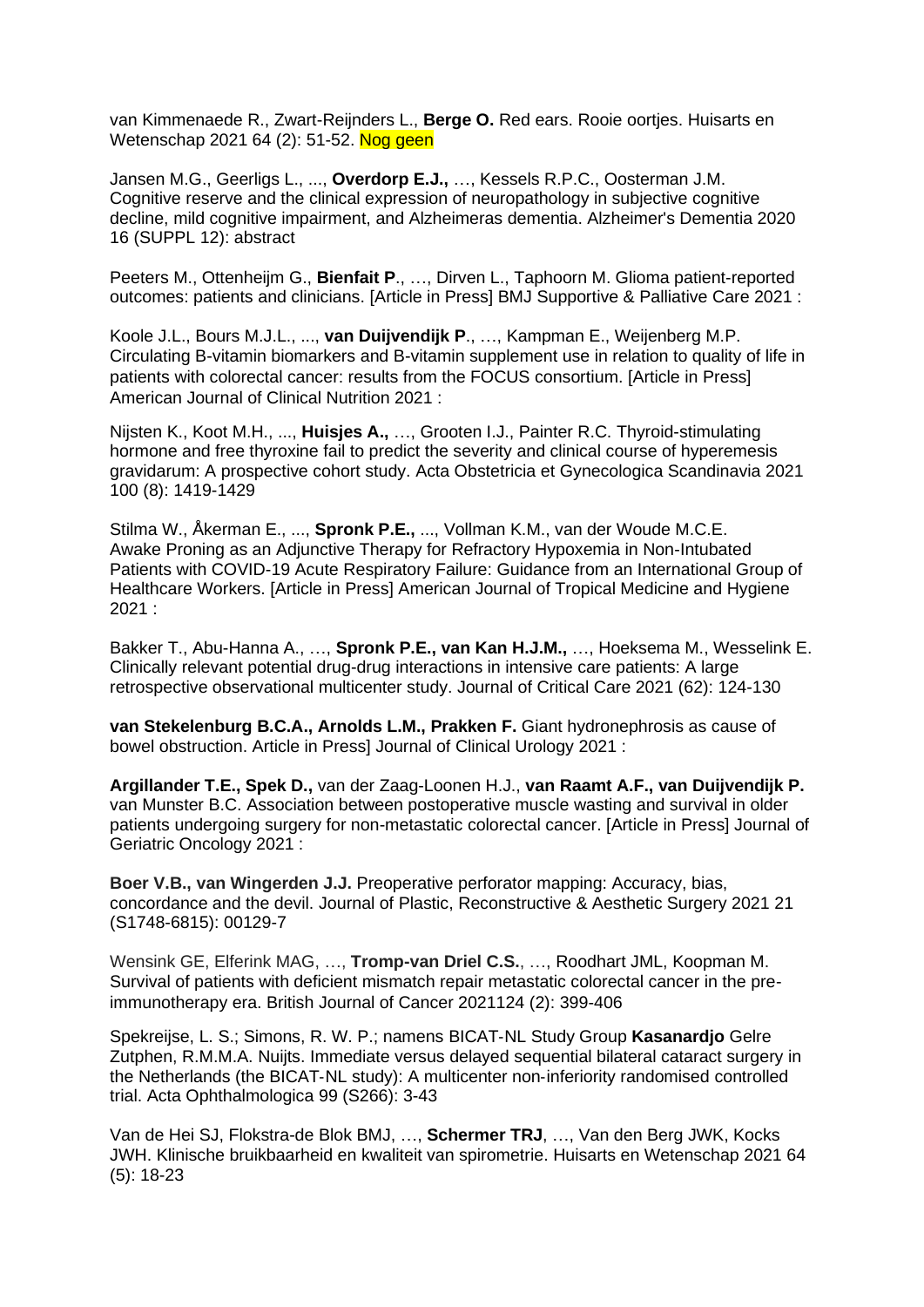Honkoop PJ, Boer S, …, **Schermer T.R.J.**, Sont JK, Snoeck-Stroband JB. Gebruik fractional exhaled nitric oxide (FeNO) bij astmamonitoring. Huisarts en Wetenschap 2021 64 (5): 28-33

**van der Zanden V**, **Paarlberg KM**, van der Zaag-Loonen HJ, **Meijer WJ**, Mourits MJE, van Munster BC. Risk assessment for postoperative outcomes in a mixed hospitalized gynecological population by the Dutch safety management system. (Veiligheidsmanagementsysteem, VMS) screening tool 'frail elderly' Archives of Gynecology and Obstetrics 2021 Apr 27

van der Kolk A, Lammers N, …, **Spenkelink-Visser R,** Thio BJ. Comparison of inhalation technique with the Diskus and Autohaler in asthmatic children at home. ERJ Open Research 2021 7 (2): 00215-2019

Claassens DMF, Gimbel ME, …, **Waalewijn R.A.,** …, Deneer VHM, Ten Berg JM. Clopidogrel in noncarriers of CYP2C19 loss-of-function alleles versus ticagrelor in elderly patients with acute coronary syndrome: A pre-specified sub analysis from the POPular Genetics and POPular Age trials CYP2C19 alleles in elderly patients. International Journal of Cardiology 2021 334: 10-17

Scheijmans J.C.G., Borgstein A.B.J., …, **de Graaff M.R.**, …, Besselink M.G.H., Boermeester M.A. Impact of the COVID-19 pandemic on incidence and severity of acute appendicitis: a comparison between 2019 and 2020. BMC Emergency Medicine 2021 21 (1): 61

**Bruinsma R.A.,** Smulders C.A., **Vermeeren Y.M., van Kooten B., Cats E.A., van Hees B.,**  van Hensbroek M.B., Hovius J.W.**, Zomer T.P.** Acute facial nerve palsy in children in a Lyme disease–endemic area in the Netherlands. [Article in Press] European Journal of Clinical Microbiology & Infectious Diseases 2021

Eyck BM, van der Wilk BJ, …, v**an der Zaag E.S.**, …, Steyerberg EW, van Lanschot JJB; SANO-study group. Updated protocol of the SANO trial: a stepped-wedge cluster randomised trial comparing surgery with active surveillance after neoadjuvant chemoradiotherapy for oesophageal cancer. Trials 2021 22 (1): 345

**Warnar C., Faber E., Katinakis P.A., Schermer T, Spronk P.E.** Electrolyte monitoring during regional citrate anticoagulation in continuous renal replacement therapy. Journal of Clinical Monitoring and Computing 2021 May 15

**Voets P.J.G.M., Vogtländer N.P.J.,** Kaasjager K.A.H. Understanding dysnatremia. Journal of Clinical Monitoring and Computing 2021 35 (3): 655-659

Glasbey J.C., Nepogodiev D., Simoes J.F.F. [et al] Namens [COVIDSurg Collaborative:](https://pubmed.ncbi.nlm.nih.gov/?sort=date&term=COVIDSurg+Collaborative%5BCorporate+Author%5D) **Baaij J., Bolster-van Eenennaam M., De Graaff M., Sloothaak D., Van Duijvendijk P.**  Elective Cancer Surgery in COVID-19-Free Surgical Pathways during the SARS-CoV-2 Pandemic: An International, Multicenter, Comparative Cohort Study. Journal of Clinical Oncology 2021 39 (1): 66-78

Hendriks S, Bistervels I, …, **van Bemmel T.**, …, van der Hulle T, van den Hout W. Home treatment compared to initial hospitalization in patients with acute pulmonary embolism in the Netherlands: a cost analysis. Thrombosis and Haemostasis 2021 May 26

**Kuindersma M., Diaz R.R., Spronk P.E.** Tailored modulation of the inflammatory balance in COVID-19 patients admitted to the ICU?-a viewpoint. Critical Care 2021 25 (1): 178

Nijsten K, Dean C, …, **Huisjes A,** …, Grooten IJ, Painter RC. Recurrence, postponing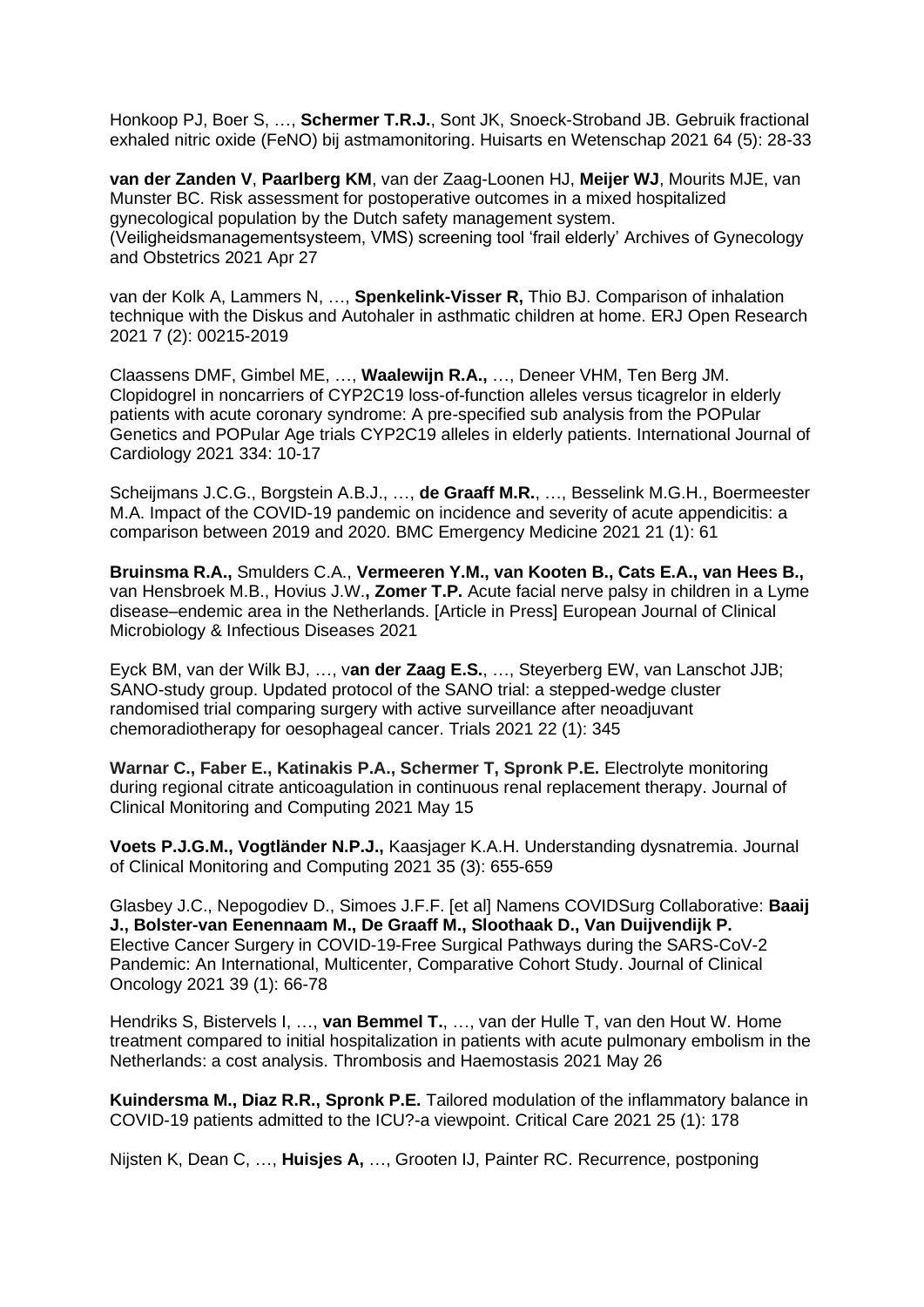pregnancy and termination rates after hyperemesis gravidarum: follow-up of the MOTHER study. Acta Obstetricia et Gynecologica Scandinavica 2021 May 25

van Middendorp H, **Berende A**, …, Kullberg BJ, Evers AWM. Expectancies as predictors of symptom improvement after antimicrobial therapy for persistent symptoms attributed to Lyme disease. Clinical Rheumatology 2021 May 24

Boxhoorn L., Verdonk R.C., …, **Kouw E.,** …, Fockens P., Voermans R.P. No advantage of lumen-apposing metal stents over double-pigtail plastic stents forendoscopic treatment of infected necrotizing. Endoscopy 2021 53 (SUPPL 1): S5-S6

Calf, Agneta H.; Pouw, Maaike A.; **van Munster, Barbara C**.; …, Johannes G. M.; de Rooij, Sophia E.; et al. Screening instruments for cognitive impairment in older patients in the Emergency Department: a systematic review and meta-analysis. Age & Aging 2021 50 (1): 105-112

de Haan-Du J., **Landman G.W.D.,** ..., **Driel C.T.,** …, Groenier K.H., de Bock G.H. Glycemic control for colorectal cancer survivors compared to those without cancer in the dutch primary care for type 2 diabetes: A prospective cohort. Cancers 2021 13 (11): 2767

Arjen van der Veen; Hylke J. F. …, **Eelco B. Wassenaar,** …, Jelle P. Ruurda; Richard van Hillegersberg; and LOGICA Study Group. Laparoscopic Versus Open Gastrectomy for Gastric Cancer (LOGICA): A Multicenter Randomized Clinical Trial. Journal of Clinical Oncology 2021 39 (9): 978-989

Beelen P., van den Brink M.J., ...., **Eising H.P**., …, Berger M.Y., Bongers M.Y. Levonorgestrel-releasing intrauterine system versus endometrial ablation for heavy menstrual bleeding. Obstetrical and Gynecological Survey 2021 76 (5): 269-270 American Journal of Obstetrics & Gynecology 2021 224 (2): 187.e1-187.e10

Voets PJGM, Maas RPPWM, **Vogtländer NPJ**, Kaasjager KAH. Osmotic demyelination syndrome and thoughts on its prevention. Journal of Nephrology 2021 Jun 5

**Epskamp J., van Duijvendijk P., Kröner A., Spronk P.E.** Facial train-of-four monitoring as an evaluation of neuromuscular blockade in a patient with icu-acquired weakness. [In Process] Netherlands Journal of Critical Care 2021 29 (3): 151-153

Landman A., De Boer M., ..., **Huisjes A**., ..., De Groot C., Oudijk M. Aspirin versus placebo for the prevention of recurrent preterm labor: APRIL trial. BJOG 2021 128 (Suppl. 2 SI): 89- 90 Meeting abstract 895

**M.A. de Heij; E. van Wensen.** Uw diagnose? Tijdschrift voor Neurologie en Neurochirurgie 2021 122 (4): 184-185

Mckenzie C.A., Mumin M.A., ..., **Spronk P.E.,** ..., McAuley D.F., Blackwood B. Parenteral thiamine (PT) for prevention and treatment of delirium in critical illness: A systematic review (SR). American Journal of Respiratory and Critical Care Medicine 2021 203 (9)

Aman J., Duijvelaar E., …., **Pronk N.,** …., de Man F.S., Bogaard H.J. Imatinib in patients with severe COVID-19: a randomised, double-blind, placebo-controlled, clinical trial. [Article in Press] The Lancet: Respiratory medicine 2021 :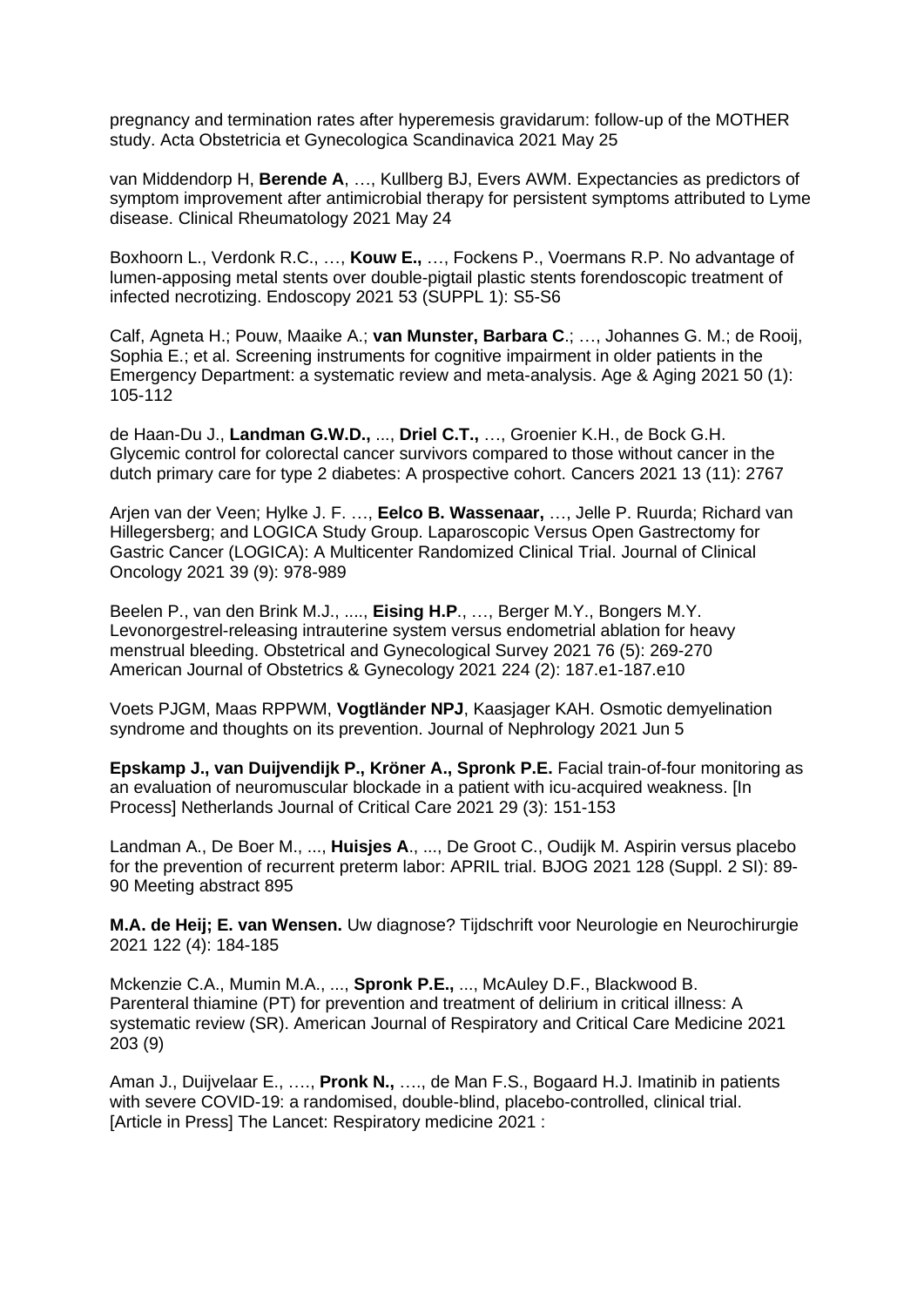Baldewpersad Tewarie NMS, van Driel WJ, …, Namens The Dutch Gynecological Oncology Collaborator Group **M. Huisman.** Postoperative outcomes of primary and interval cytoreductive surgery for advanced ovarian cancer registered in the Dutch Gynecological Oncology Audit (DGOA). Gynecological Oncology 2021 S0090-8258 (21)00436-4

van Munster JJCM, Wammes JJG, …, **Hemler R.J.**, …, van den Hout WB, van Benthem PPG. Regional and hospital variation in commonly performed paediatric otolaryngology procedures in the Netherlands: a population-based study of healthcare utilisation between 2016 and 2019. BMJ Open 2021 11 (7): e046840

Boezeman EJ, **Hofhuis J.G.M.**, …, **Spronk P.E.** SICQ coping and the health-related quality of life and recovery of critically ill ICU patients: A prospective cohort study. Chest 2021 S0012-3692 (21): 01261-7

Namens COVIDSurg Collaborative: **Baaij J., Bolster-van Eenennaam M., De Graaff M., Sloothaak D., Van Duijvendijk P.** Preoperative nasopharyngeal swab testing and postoperative pulmonary complications in patients undergoing elective surgery during the SARS-CoV-2 pandemic. British Journal of Surgery 2021 108 (1): 88-96

**A.G. Bussink-Legters, A.** …, W.J. Meijer, H.D.L. Okhuijsen. The needs of Dutch women during decision-making about treatment for miscarriage. JOGNN 2021 (50): 439-449

**van Wensen E**, **van der Zaag-Loonen HJ**, van de Warrenburg BP. The Dutch Yips Study: Results of a Survey Among Golfers. Tremor and Other Hyperkinetic Movements 2021 11 (1): 27 1–7

**van Leeuwen R.B., Schermer T.R., Colijn C., Bruintjes T.D.** Dizziness and Driving From a Patient Perspective. [In Process] Frontiers in Neurology 2021 12:

**van der Zanden V.**, **van der Zaag-Loonen HJ**, **Paarlberg KM, Meijer WJ**, Mourits MJE, van Munster BC. PREsurgery thoughts - thoughts on prehabilitation in oncologic gynecologic surgery, a qualitative template analysis in older adults and their healthcare professionals Disability and Rehabilitation 2021 20:1-11

**Voets P.J.G.M., Vogtländer N.P.J.**, Kaasjager KAH. A novel clinical nomogram for the evaluation of disorders of plasma osmolality. Clinical Kidney Journal 2021 14 (6): 1552-1556

**Voets P.J.G.M.**, Frölke S.C., **Vogtländer N.P.J.**, Kaasjager K.A.H. COVID-19 and dysnatremia: A comparison between COVID-19 and non-COVID-19 respiratory illness. SAGE Open Medicine 2021 9:

**Van Esch B., Van Der Zaag-Loonen H., Bruintjes T.**, Van Benthem P.P. Betahistine in Ménière's Disease or Syndrome: A Systematic Review. [Article in Press] Audiology Neurotology 2021 :

Arslan F., Damman P., …, **Waalewijn R**., …, van 't Hof A.W., ten Berg J.M. 2020 ESC Guidelines on acute coronary syndrome without ST-segment elevation: Recommendations and critical appraisal from the Dutch ACS and Interventional Cardiology working groups. [Article in Press] Netherlands Heart Journal 2021 :

van Mierlo T.J.M., Foncke E.M.J., …, **Fokke C., van Wensen E.,** …, Dijk J., Hof M. Rivastigmine for minor visual hallucinations in Parkinson's disease: A randomized controlled trial with 24 months follow-up. [Article in Press] Brain behaviour 2021 :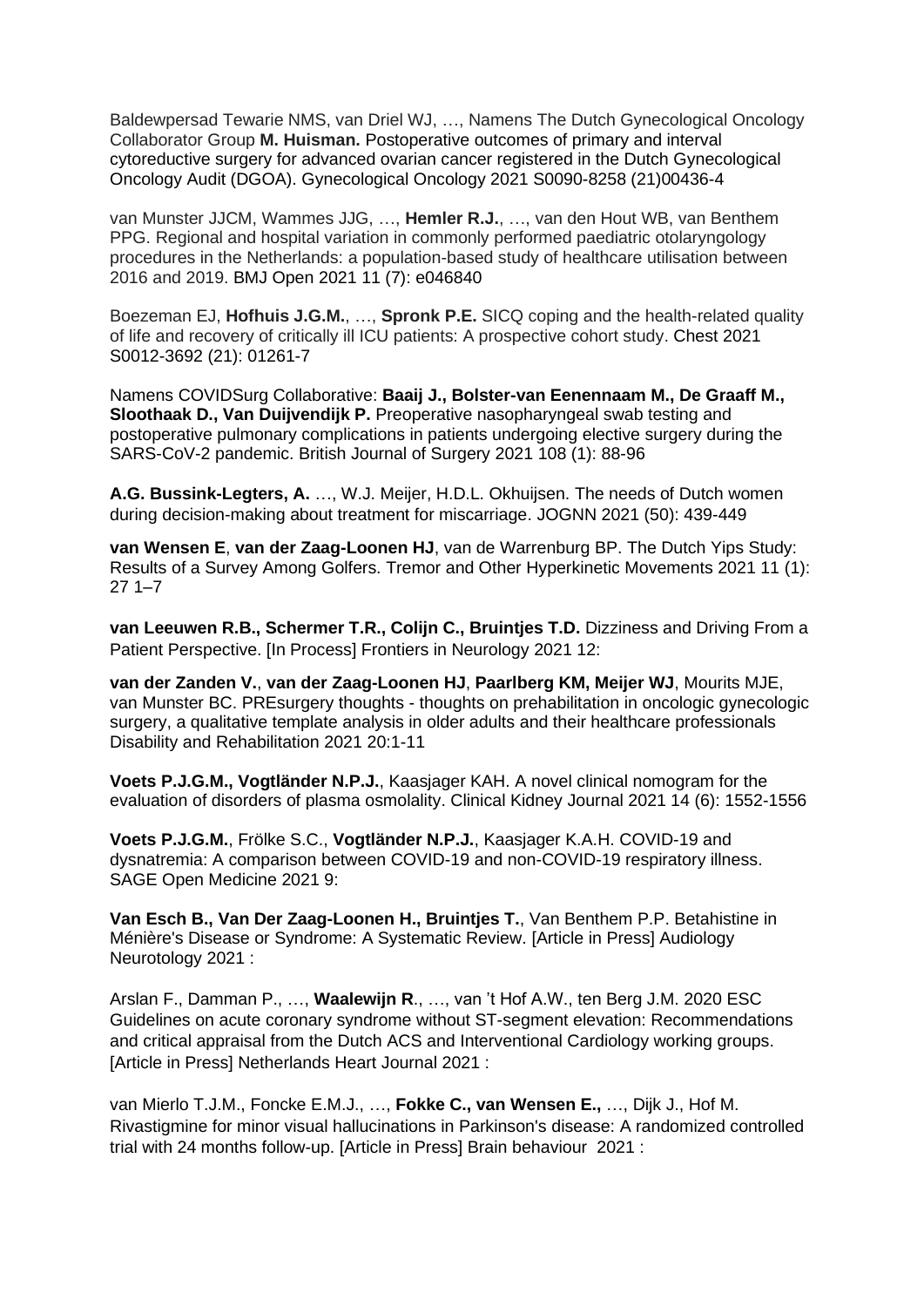Hallensleben N.D., Timmerhuis H.C., …, **Van Duijvendijk P.** …, Van Santvoort H.C., Bruno M.J. Optimal timing of cholecystectomy after necrotising biliary pancreatitis. [Article in Press] Gut 2021 :

Timmerhuis H., Hallensleben N., …, **van Duijvendijk P**., …, van Santvoort H., Bruno M. Optimal timing of cholecystectomy after necrotising biliary pancreatitis. Pancreatology 2021 (21): S11-S12

Boxhoorn L., Verdonk R.C., …, **Kouw E.**, ..., Fockens P., Voermans R.P. Lumen-apposing metal stents versus double-pigtail plastic stents in the endoscopic step-up approach for infected necrotizing pancreatitis. Pancreatology 2021 21 (Supplement 1): S39-S40

**Kuindersma, Marnix en Peter E. Spronk.** "L'histoire se répète", one size does not fit all Intensive Care Medicine 2021

**Hofhuis, José G.M.,** Schrijvers AJP, **Schermer T, Spronk P.E.** Health-related quality of life in ICU survivors – 10 years later. Scientific Reports 2021 11 (1): 15189

Boxhoorn L., van Dijk S.M., …, **van Duijvendijk P**., …, van Santvoort H.C., Besselink M.G. Postponed or immediate drainage of infected necrotizing pancreatitis (pointer): A multicenter randomized trial. Pancreatology 2021 21: (S10)

Peerlings D, Bennink E, …; Namens DUtch acute STroke (DUST) study investigators: **H.P. Bienfait.** Variation in arterial input function in a large multicenter computed tomography perfusion study. European Radiology 2021 10

van der Hout A., van Uden-Kraan C.F., …, **Schaar C.G.**, …, van de Poll-Franse L.V., Verdonck-de Leeuw I.M. Reasons for not reaching or using web-based self-management applications, and the use and evaluation of Oncokompas among cancer survivors, in the context of a randomised controlled trial. Internet Interventions 2021 25:

**Oud F.M.M., Spies P.E., Braam R.L., van Munster B.C.** Recognition of cognitive impairment and depressive symptoms in older patients with heart failure. Netherlands Heart Journal 2021 29:7-8 (377-382)

Slater B.J., Dirks R.C., …, **Wassenaar E.**, ..., Pryor A.D., Stefanidis D. SAGES guidelines for the surgical treatment of gastroesophageal reflux (GERD). [Article in Press] Surgical Endoscopy 2021 :

Myrte Westerneng, Ank de Jonge, …, **K. Marieke Paarlberg**, Marlies Rijnders, Henriëtte E van der Horst. The effect of offering a third-trimester routine ultrasound on pregnancyspecific anxiety and mother-to-infant bonding in low-risk women: A pragmatic clusterrandomized controlled trial. Birth 2021 jul

Brouwers JEIG, Buis S, …, **Remijn J.A.** Resonance frequency analysis with two different devices after conventional implant placement with ridge preservation: A prospective pilot cohort study. Clinical implant dentistry and related research 2021 jul

Nass KJ, van der Schaar PJ, …, **Ledeboer M., van Esch A.A.J.,** …, Fockens P, Dekker E. Continuous monitoring of colonoscopy performance in the Netherlands: first results of a nationwide registry. Endoscopy 2021 Jul